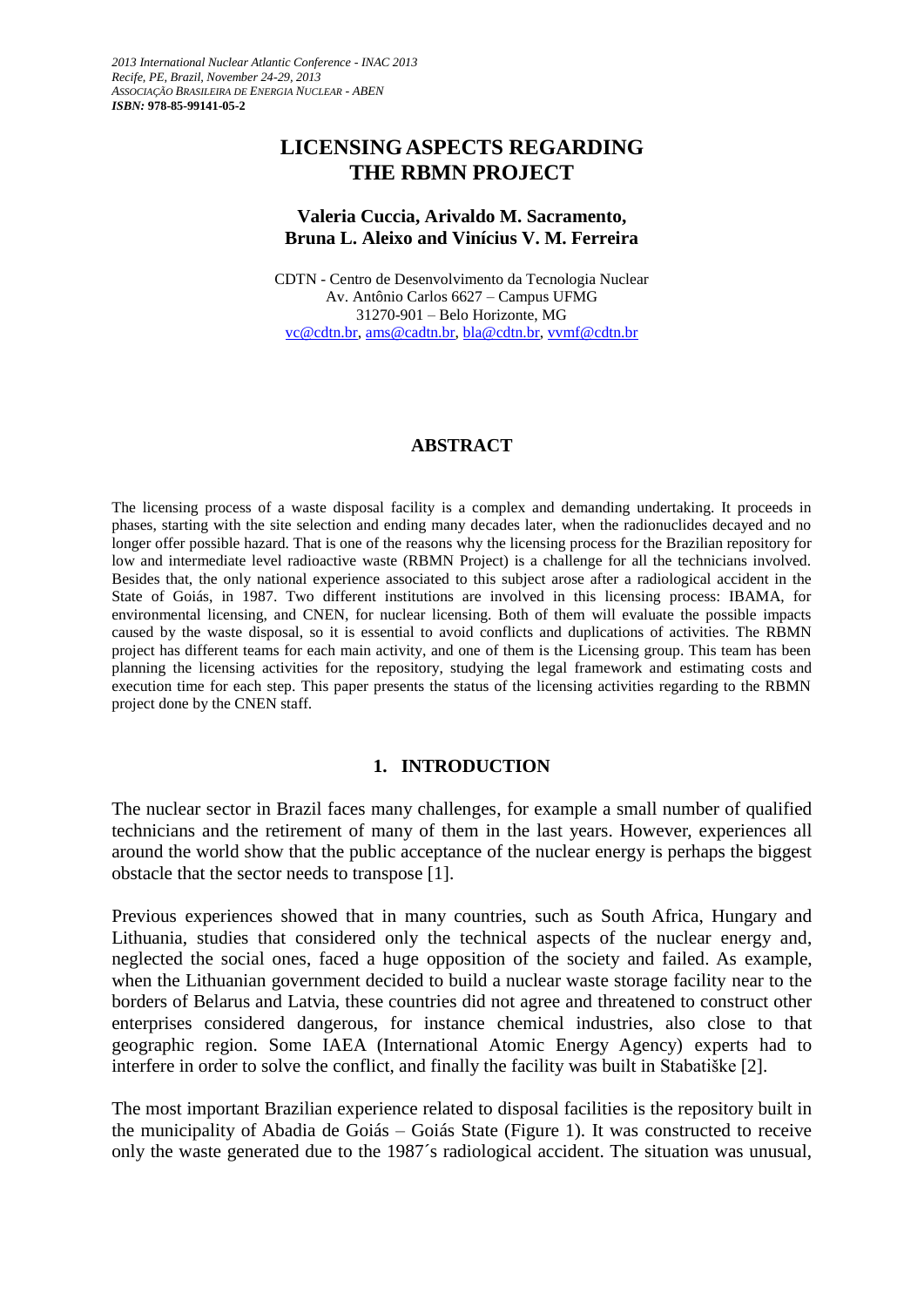since urgent decisions had to be made due to the accident. Even though, CNEN (National Commission of Nuclear Energy), IBAMA (Brazilian Institute of the Environment and of the Renewable Natural Resources) and other institutions spent great efforts to provide the licenses for the operation of the disposal facility.

Nowadays, Brazil is planning a new repository for low and intermediate level radioactive waste, a project called RBMN. The current scenario is quite different from that of the previous repository, seeing that the goal is the disposal of the nuclear waste generated either at nuclear power plants of Angra I and II or at future Brazilian nuclear power plants and disposal of radioactive waste from other applications.

This new scenario means a bigger variety of radionuclides to consider in the safety case (not only  $137Cs$ , such as the existing repository) and new logistical issues, like many possibilities of the site location, considering that new nuclear power plants could be built in any part of Brazil. This increasing on nuclear matrix is quite expectable in Brazil, as it has been occurring all over the world, as shown in Figure 2.



**Figure 1: Repository of Abadia de Goiás [3]**



\*\*Other includes geothermal, solar, wind, heat, biofuels and waste.

# **Figure 2**: **1973 and 2010 energy matrix shares [4]**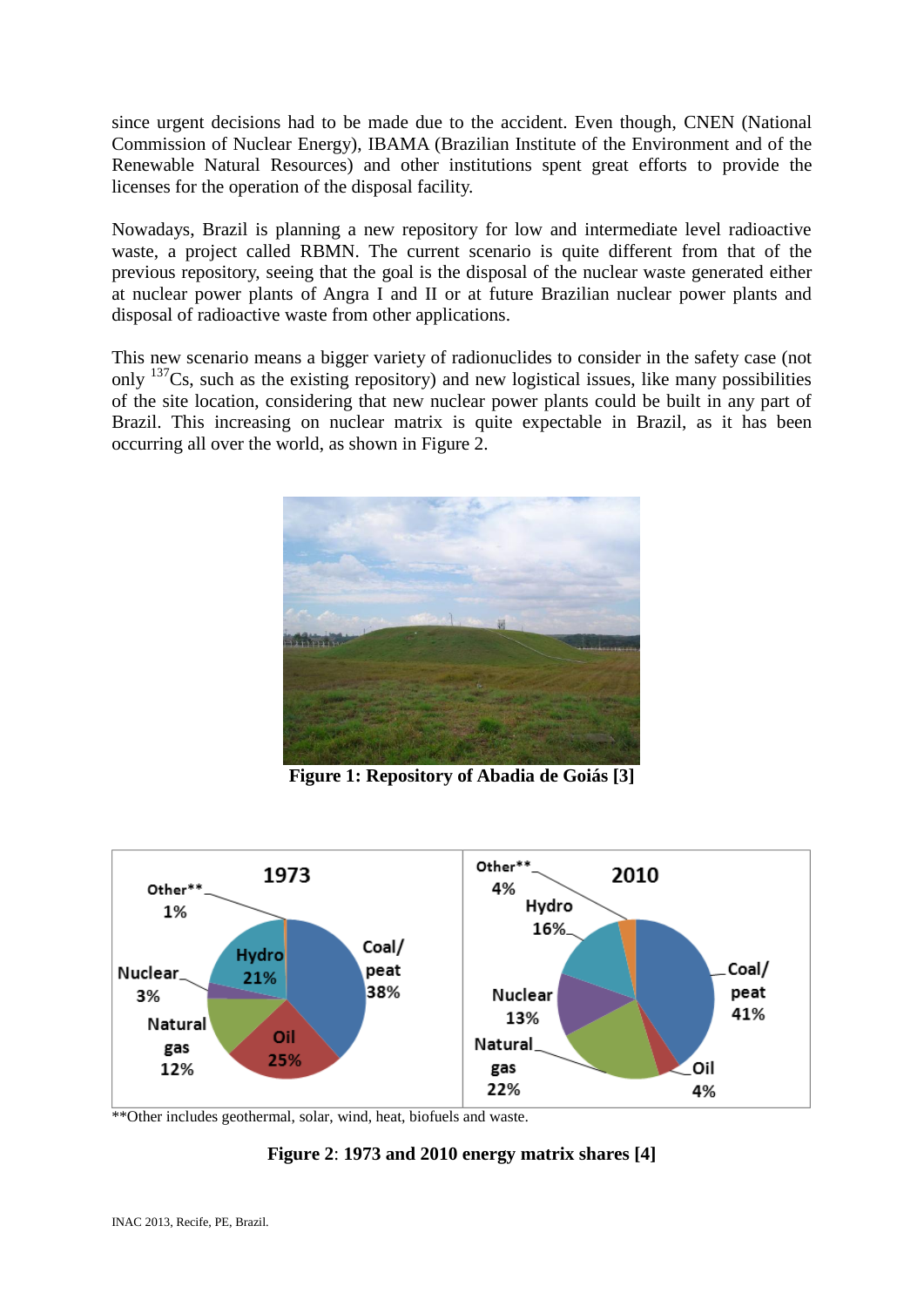Considering the issues involved on the licensing process of a disposal facility, this work intends to present the activities already done by the group responsible for the licensing aspects of the RBMN project. The main tasks included the evaluation of costs and deadlines and a review of the regulatory framework associated and the previous Reference Term for the environmental licensing submitted to IBAMA. This article might open a discussion with other countries that are planning or constructing a repository, or already have overcame issues that Brazil is going to face. In the other hand, it may be a reference for countries that have no experience at all in this matter.

# **2. EVALUATION OF THE LICENSING PROCESS**

The nuclear activities in Brazil are submitted to a wide and detailed licensing process that involves CNEN and IBAMA. These institutions evaluate the eventual impacts that the nuclear activities cause on the workers, public and the environment, allowing them to grant or not the licenses and necessary authorizations to the facilities project, construction, operation and decommissioning. Also, they establish the demands to be accomplished by the enterprise/operator to minimize their negative impacts, as well as to maximize their positive impacts.

In Brazil, the legal framework determines that an enterprise that might represent a big environmental risk must be licensed in three stages. The environmental licenses are granted by the IBAMA, and the nuclear ones by the CNEN. The details of aspects of Nuclear and Environmental Licensing should consider the types, classification and initial segregation of the radioactive waste and the adopted treatments. Tables 2 and 3 present the main steps in the environmental and nuclear licensing processes.

The nuclear regulation for Radioactive Wastes Deposits has been reviewed and this paper presents the information from the new regulation, which is not yet formally published. The nuclear licensing process is divided in three phases, seeing that the repository will be under institutional control for 300 years. If it were possible to decommission the facility, it would be required a fourth step, the Decommissioning Authorization [5].

|                               |                                                                                                           | $\mathbf{\mathbf{\mathbf{\mathbf{\mathbf{-1}}}}}$                           |                                                                             |
|-------------------------------|-----------------------------------------------------------------------------------------------------------|-----------------------------------------------------------------------------|-----------------------------------------------------------------------------|
|                               | First phase                                                                                               | Second phase                                                                | Third phase                                                                 |
| License<br>needed             | L <sub>P</sub><br>PREVIOUS LICENSE                                                                        | LI<br><b>INSTALLATION</b><br><b>LICENSE</b>                                 | LO <sub>1</sub><br><b>OPERATION</b><br><b>LICENSE</b>                       |
| Main<br>documents<br>required | <b>TRE</b> -Specific<br>Reference Term                                                                    | Executive project of the<br>facility                                        | Verification of the<br>enterprise general<br>conditions                     |
|                               | <b>EIA/RIMA</b> – Study of<br><b>Environmental Impact</b><br>and Report of<br><b>Environmental Impact</b> | Demonstrate the<br>execution of IBAMA<br>demands on the<br>previous license | Demonstrate the<br>execution of IBAMA<br>demands on the<br>previous license |
| Main<br>action<br>authorized  | Approval of the site for<br>the installation                                                              | Construction of the<br>facility.                                            | Operation of the<br>facility.                                               |

**Table 2: Steps of the environmental licensing process by IBAMA [5]**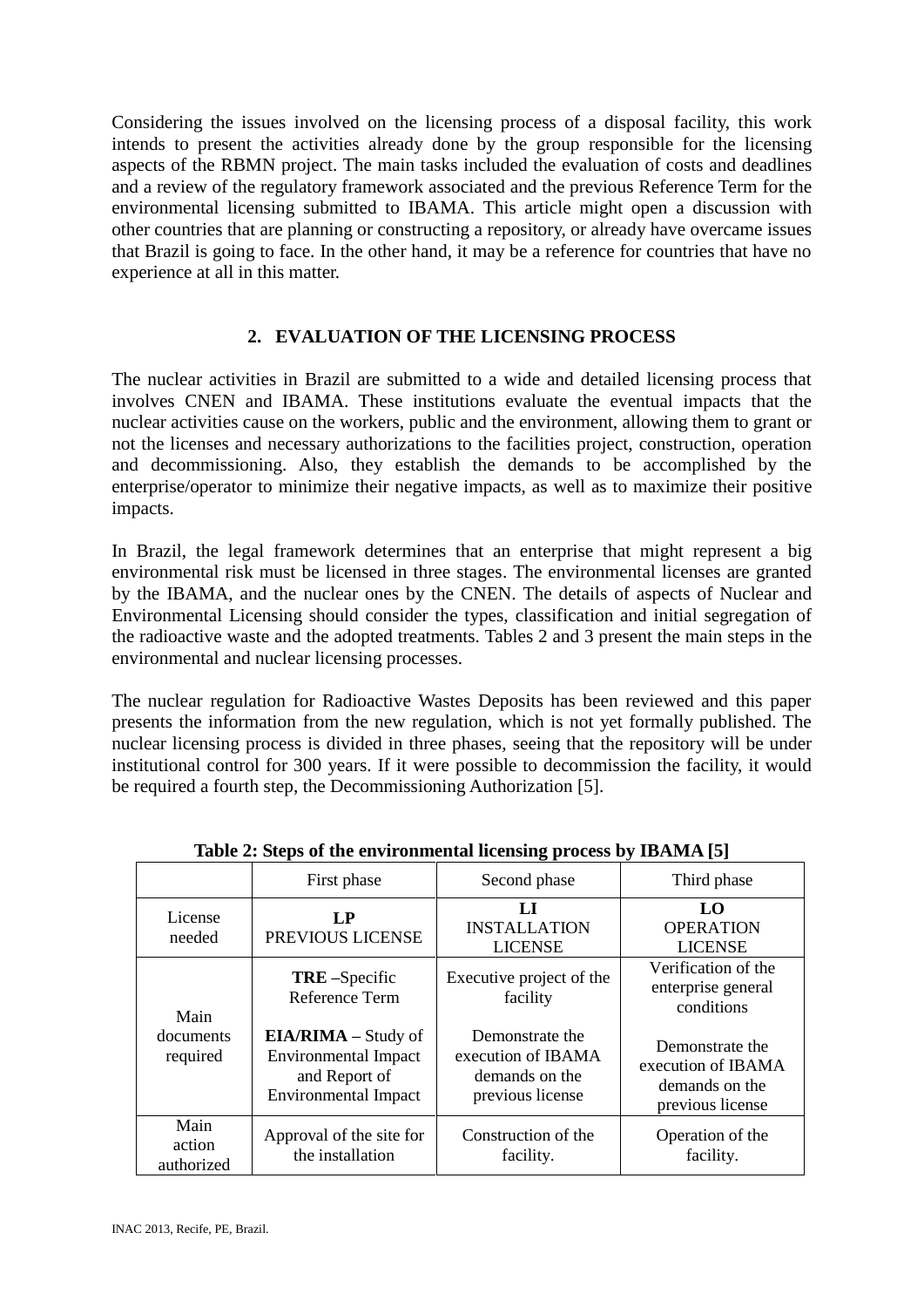|               | First phase               | Second phase              | Third phase                  |
|---------------|---------------------------|---------------------------|------------------------------|
| Authorization |                           | Construction              | Operation                    |
| needed        | Site Approval             | Authorization             | Authorization                |
| Main          |                           | <b>Preliminary Safety</b> | <b>Final Safety Analysis</b> |
| documents     | Site Report<br>(named RL) | Analysis Report           | Report (named                |
| required      |                           | (named RPAS)              | RFAS)                        |
| Main          | Approval of the site      | Construction of the       | Operation of the             |
| action        | for the installation      | facility.                 | facility.                    |
| authorized    |                           |                           |                              |

**Table 3: Steps of the nuclear licensing process by CNEN [6]**

# **3. REGULATORY FRAMEWORK REVIEW**

The regulatory framework was collected, taking into account the federal and state legislation. Considering the location of the existing nuclear plants in Brazil, as well the most developed region in the country, the regulatory framework of three states were investigated: Minas Gerais (MG), Rio de Janeiro (RJ) and São Paulo (SP). It is valid to emphasize that the research was split in eight different areas of interest, as shown in Table 4. CNEN is the institution that regulates the nuclear field in Brazil and IBAMA is the Brazilian main federal regulator for environmental aspects.

It is important to mention that Brazilian legislation is quite complex, so more than a thousand official documents were consulted. This paper presents only a brief summary of the main subjects of the laws collected.

# **4. EVALUATION OF COSTS AND DEADLINES**

In order to guide the project management, a schedule of costs and duration of the tasks was developed, based on previous experiences from other countries [7, 8], studies done by the technicians from the Eletronuclear - utility responsible for the operation of the two nuclear power plants in Brazil [9] and on personal experience of the CNEN staff involved in the process. Tables 5 and 6 present the schedule constructed with these preliminary studies, respectively for environmental and nuclear licensing.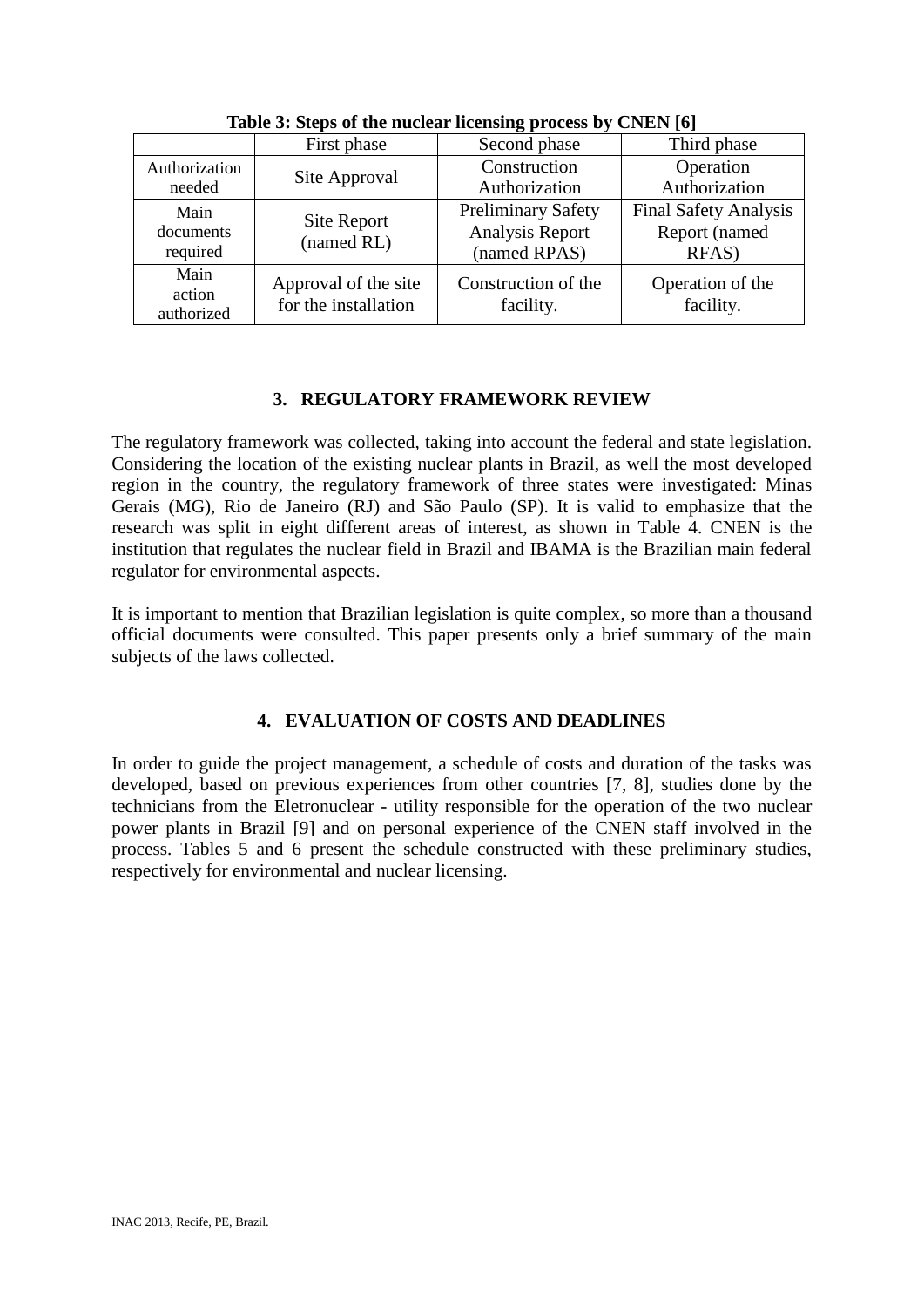| Table 4: Areas of the regulatory framework review and its |
|-----------------------------------------------------------|
| main observations and groups of laws.                     |

| нции божі тайбиз айч дібарэ бі німэ.   |                                            |                                        |  |  |
|----------------------------------------|--------------------------------------------|----------------------------------------|--|--|
| Area                                   | <b>Main observations</b>                   | Main regulators/legislators            |  |  |
|                                        |                                            | or groups of laws involved             |  |  |
| Selection of sites for radioactive     | The most specific regulation on            | Federal<br>Constitution,               |  |  |
| waste disposal                         | <b>CNEN</b><br>this<br>matter<br>the<br>is | Federal<br>$laws1$ ,<br><b>CNEN</b>    |  |  |
|                                        | Regulation [10].                           | Regulation and State laws <sup>1</sup> |  |  |
| standards<br>and<br>for<br>Concepts    | See note 2                                 | Federal<br>Constitution,               |  |  |
| preservation of protected areas        |                                            | Federal and State laws <sup>1</sup>    |  |  |
| "Ecological economic zoning" (or       | The research emphasized the                | <b>Federal Constitution</b>            |  |  |
| similar ones, such as regional         | allocation and use of public and           | Federal laws <sup>1</sup>              |  |  |
| development plans)                     | private areas for agrarian reform          | State laws <sup>1</sup>                |  |  |
|                                        | and protection of indigenous               |                                        |  |  |
|                                        | lands                                      |                                        |  |  |
| Protection and/or preservation of      | The appropriate regulators will            | Federal laws <sup>1</sup>              |  |  |
| geological monuments, species and      | be consulted directly by IBAMA             | State laws <sup>1</sup>                |  |  |
| relevant habitats archaeological/      | the<br>environmental<br>inside             |                                        |  |  |
| paleontological<br>sites,<br>historic  | licensing process.                         |                                        |  |  |
| landscape and cultural heritage,       |                                            |                                        |  |  |
| geomorphological features, waters      |                                            |                                        |  |  |
| (surface and underground, recharge     |                                            |                                        |  |  |
| areas, etc.) and of the land.          |                                            |                                        |  |  |
| Compensation rules<br>for<br>states    |                                            | Federal laws <sup>1</sup>              |  |  |
| and/or municipalities due to the       |                                            | State laws <sup>1</sup>                |  |  |
| implantation of radioactive waste      |                                            | <b>IBAMA<sup>3</sup></b> Procedures    |  |  |
| storage<br>in<br>their<br>geopolitical |                                            |                                        |  |  |
| boundaries;                            |                                            |                                        |  |  |
| Preparation of the Environmental       | The study will be presented to             | <b>Federal Constitution</b>            |  |  |
| Impact Study and the legal aspects     | the federal regulator, but state           | Federal laws <sup>1</sup>              |  |  |
| in participatory processes<br>and      | and municipal laws must be                 | <b>IBAMA</b> Procedures                |  |  |
| public hearings.                       | observed.<br>The<br>state<br>and           | State laws <sup>1</sup>                |  |  |
|                                        | municipalities will be consulted           |                                        |  |  |
|                                        | directly by the federal regulator.         |                                        |  |  |
| Comparison between national and        | is<br>This<br>collection<br>a<br>of        | Some agreements and IAEA               |  |  |
| international legislation related to   | international agreements<br>and            | Recommendations<br>became              |  |  |
| radioactive waste storage, disposal    | IAEA Publications related to               | law in Brazil.                         |  |  |
| and transport                          | disposal facilities                        |                                        |  |  |
| Transport of dangerous cargo           | The<br>will<br>transport<br>be<br>an       | CNEN [11],<br>Ministry<br>of           |  |  |
|                                        | important matter to take the               | <b>ANTT</b><br>Transports              |  |  |
|                                        | waste from the generator to the            | National<br>of<br>Agency               |  |  |
|                                        | repository. The emphasis of the            | Transports,<br>Terrestrial             |  |  |
|                                        | research was on the transport of           | <b>DNIT</b><br>National                |  |  |
|                                        | radioactive materials, including           | Department of<br>Terrestrial           |  |  |
|                                        | safety, packaging and storage              | Infrastructure,<br><b>PRF</b>          |  |  |
|                                        | issues, and speed limits in the            | Federal Road Police,                   |  |  |
|                                        | case of road transport.                    | DER - Roads Department.                |  |  |

1- The word "laws" in this table is used to indicate any official document issued by the government that determines obligations to be attended.<br>2- Brazil has the following kine

Brazil has the following kinds of protected areas: A - Integral Protection Units: Ecological Stations, Biological Reserves, National Parks, State Parks, Natural Monuments, Wildlife Refuges, and similar ones; B - Sustainable Use Units: Environmental Protection Areas, Areas of Ecological Interest; Forests; Extractive Reserves, Wildlife Reserves; Sustainable Development Reserves; Private Reserves of Natural Heritage, and similar ones; C - Other ratings, such as Areas of Permanent Preservation, Areas of Legal Reserves and similar ones.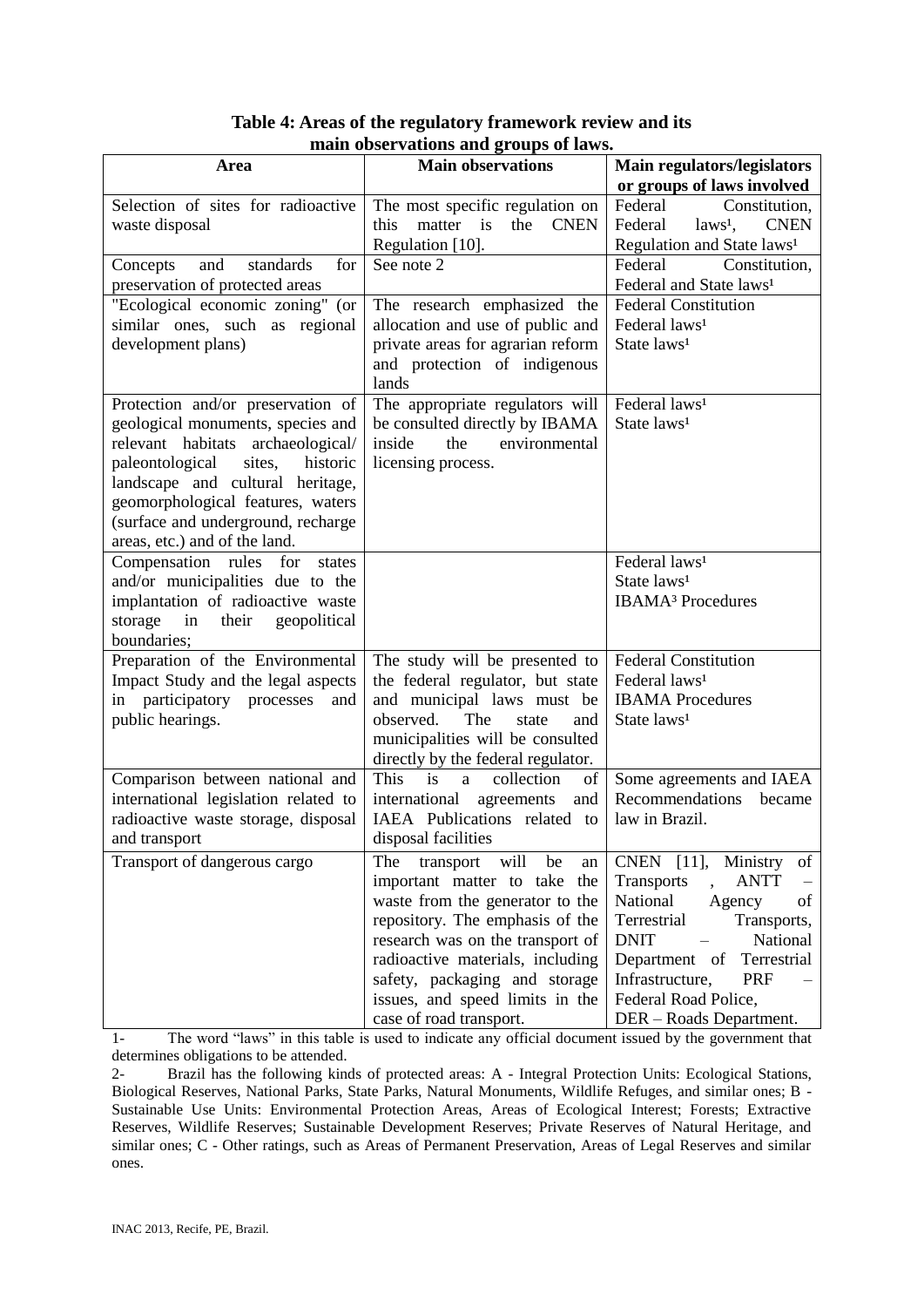| <b>Step</b>                                                                                                                                                                                               | <b>Duration</b> | <b>Estimated Cost</b>                                             |
|-----------------------------------------------------------------------------------------------------------------------------------------------------------------------------------------------------------|-----------------|-------------------------------------------------------------------|
| <b>Complete Environmental licensing</b>                                                                                                                                                                   | $1095$ days     | Bigger than R\$ 5.800.000,00                                      |
| Pre operational program of environmental<br>monitoring, including:<br>Analysis of the waters, air, soils, local<br>flora and fauna<br>Radiometric survey<br>Anthropic environment survey                  | 365 days        | R\$4.000.000,00                                                   |
| Previous license $-LP$ :<br>Preparation of IBAMA reference term<br>EIA/RIMA elaboration, including to hire<br>$\bullet$<br>the consultant and elaboration of the<br>studies;<br>Official public audiences | 510 days        | R\$ 1.400.000,00                                                  |
| Installation license - LI:<br>analysis<br>Requirement and<br>the<br>of<br>documentation for the LI.                                                                                                       | 240 days        | The main cost will be the<br>elaboration of the Executive Project |
| Operating license $-$ LO:<br>Requirement and<br>analysis<br>of<br>the<br>documentation for the LO.                                                                                                        | 300 days        | R\$400.000,00                                                     |

**Table 5: Environmental licensing: estimated costs and deadlines.**

The estimation of the deadlines is very variable. It depends on the quality of the environmental studies and on the requirements specified by the regulator. According to Brazilian legislation, the characteristics of the enterprise and its activities will define the duration of the licensing process analysis performed by the regulator. In the case of this repository, the regulator has 12 months to require further information. The requirements must be attended by the enterprise in about 4 months, but this span of time might be discussed between the regulator and the enterprise [12]. The process for public acceptance of the repository may also extend the licensing duration.

Thus, the total duration of the environmental licensing process was estimated in three years. This is the duration for the first three licensing steps; after that, the operational license will be periodically renewed. It is important to address that this duration will depend also on the constructing time for the repository, since the Operating License will be required only when the repository is almost ready to be commissioned.

The estimative of the deadlines is not very optimistic, seeing that the nuclear licensing for a repository is a complex task. As an example, El Cabril, the Spanish surface repository for low and intermediate level waste, took seven years from the beginning of the studies for site location to the beginning of the operation (1986 to 1993). [13]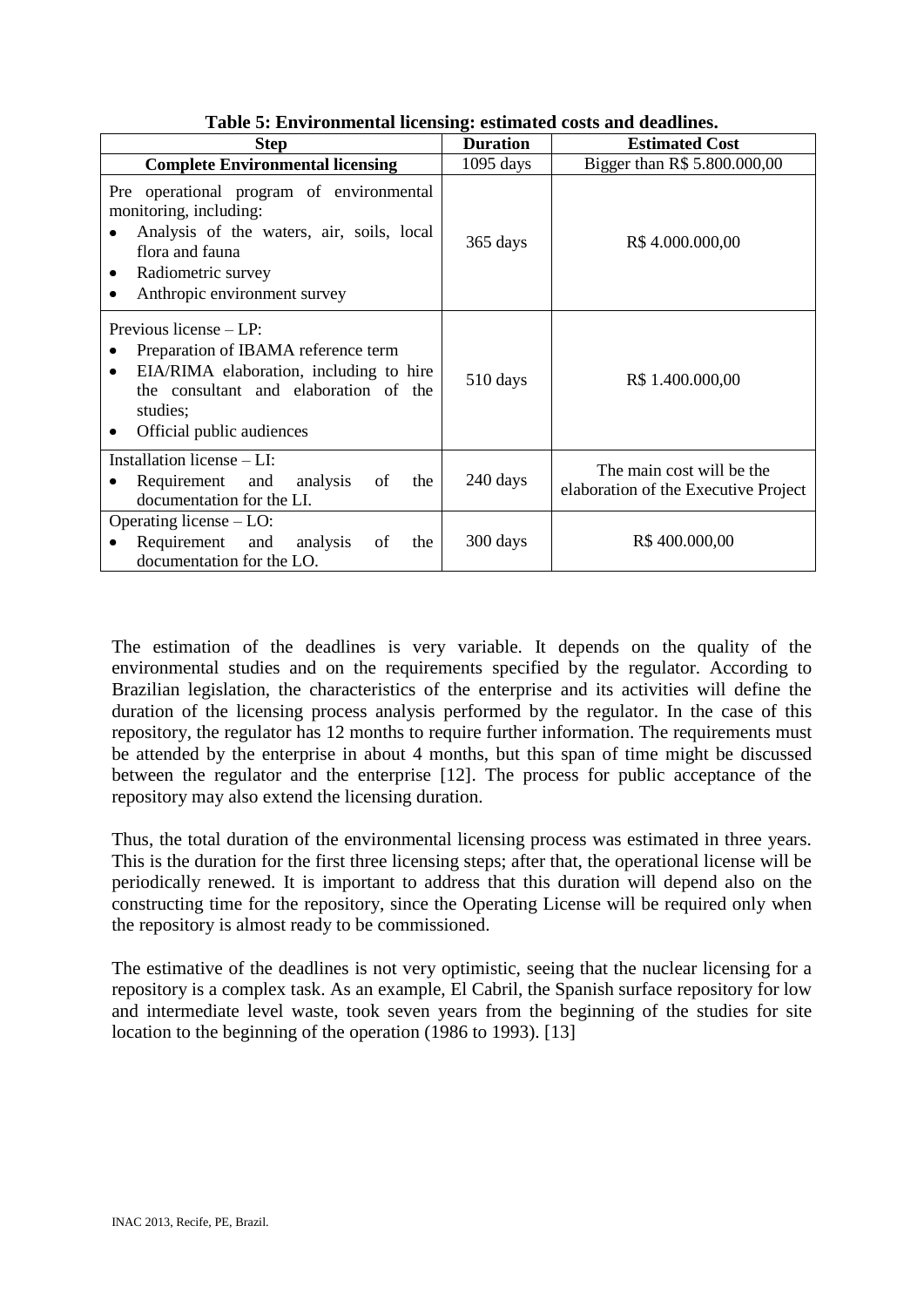| <b>Step</b>                                                                                                                                            | <b>Duration</b> | <b>Estimated Cost</b>        |
|--------------------------------------------------------------------------------------------------------------------------------------------------------|-----------------|------------------------------|
| <b>Complete Nuclear licensing</b>                                                                                                                      | 1845 days       | Bigger than R\$ 5.000.000,00 |
| <b>Site Approval</b><br>Hiring services for obtaining CARL and<br>preparing RL (site report)<br>Delivery and analysis of RL                            | 920 days        | R\$ 1.000.000,00             |
| <b>Construction Authorization</b><br>Hiring services for the Preliminary Safety<br>Analysis Report (named RPAS)<br>Delivery and analysis of the report | 650 days        | R\$ 2.000.000,00             |
| <b>Operation Authorization</b><br>Hiring services for the Safety Analysis<br>Report (named RPAS)<br>Delivery and analysis of the report                | 365 days        | R\$ 2.000.000,00             |

**Table 6: Nuclear licensing: estimated costs and deadlines.** 

# **5. REFERENCE TERM**

The reference term is a document created to guide the elaboration of the environmental studies. It is normally prepared by the regulator, but in some specific cases, the regulator might require a first draft of the reference term from the entrepreneur.

The legislation is not specific about the reference term. It mentions general requirements and the concept of the environmental study, called EIA. Among the regulatory framework consulted, the main documents regarding this study are the Law 6938/81 [14], the Resolutions 001/86 [15] and 237/97 [12], from CONAMA (National Council for Environment - a governmental federal council) and the Normative Instruction from IBAMA 184/2008 [16].

The reference term must cover the environmental diagnosis and complete description of the environmental resources and their interactions, considering the environment in the geographic, biological and socio-economical aspects. The study also analyzes the environmental impacts and its magnitudes. After this analysis, the environmental study must provide information about the measures that will be taken to minimize or avoid the described impacts.

#### **6. CONCLUSIONS**

The licensing process for a low and intermediate level radioactive waste disposal facility is a new challenge in Brazil. The environmental legislation and nuclear regulatory framework will have to be attended in the steps of the planning, construction and operation.

New matters will appear as times goes by, and the most important ability, besides the technical knowledge, will be the skills to adapt to new situations. The public acceptance will be an essential issue. To facilitate this dialog with the public, all the process must be conducted with extreme transparency and confidence.